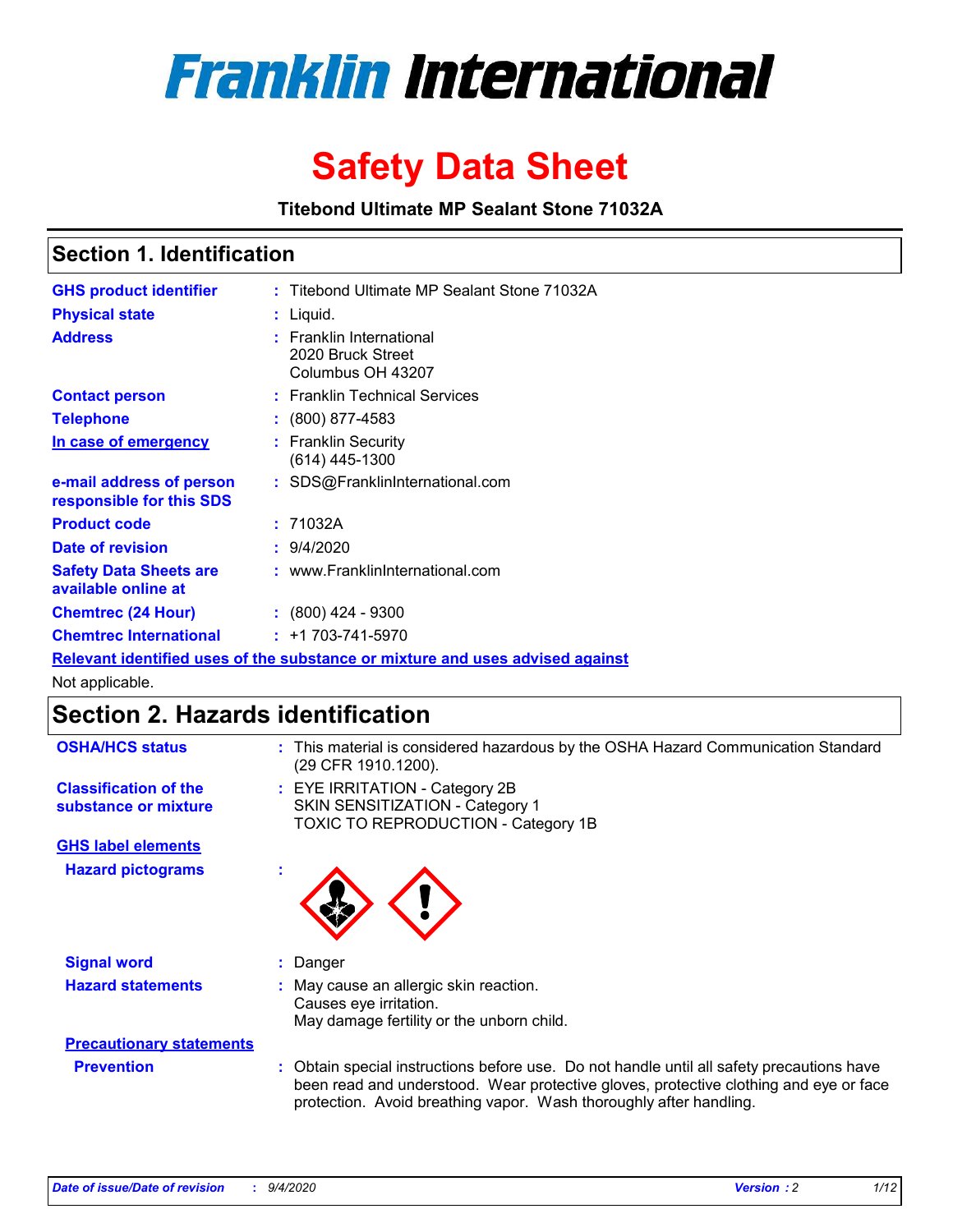### **Section 2. Hazards identification**

| <b>Response</b>                            | : IF exposed or concerned: Get medical advice or attention. Wash contaminated clothing<br>before reuse. IF ON SKIN: Wash with plenty of water. IF IN EYES: Rinse cautiously<br>with water for several minutes. Remove contact lenses, if present and easy to do.<br>Continue rinsing. If eye irritation persists: Get medical advice or attention. |
|--------------------------------------------|----------------------------------------------------------------------------------------------------------------------------------------------------------------------------------------------------------------------------------------------------------------------------------------------------------------------------------------------------|
| <b>Storage</b>                             | : Store locked up.                                                                                                                                                                                                                                                                                                                                 |
| <b>Disposal</b>                            | : Dispose of contents and container in accordance with all local, regional, national and<br>international regulations.                                                                                                                                                                                                                             |
| <b>Hazards not otherwise</b><br>classified | : Product generates methanol during cure.                                                                                                                                                                                                                                                                                                          |

# **Section 3. Composition/information on ingredients**

| <b>Substance/mixture</b> | Mixture |
|--------------------------|---------|
|                          |         |

| <b>Ingredient name</b>       | $\frac{9}{6}$ | <b>CAS number</b> |
|------------------------------|---------------|-------------------|
| 3-aminopropyltriethoxysilane | ≤3            | 919-30-2          |
| Dibutyltin dilaurate         | ≤0.3          | 77-58-7           |

Any concentration shown as a range is to protect confidentiality or is due to batch variation.

**There are no additional ingredients present which, within the current knowledge of the supplier and in the concentrations applicable, are classified as hazardous to health or the environment and hence require reporting in this section.**

**Occupational exposure limits, if available, are listed in Section 8.**

### **Section 4. First aid measures**

| <b>Description of necessary first aid measures</b> |                                                                                                                                                                                                                                                                                                                                                                                                                                                                                                                                                                                                                                                                                                                                                                           |
|----------------------------------------------------|---------------------------------------------------------------------------------------------------------------------------------------------------------------------------------------------------------------------------------------------------------------------------------------------------------------------------------------------------------------------------------------------------------------------------------------------------------------------------------------------------------------------------------------------------------------------------------------------------------------------------------------------------------------------------------------------------------------------------------------------------------------------------|
| <b>Eye contact</b>                                 | : Immediately flush eyes with plenty of water, occasionally lifting the upper and lower<br>eyelids. Check for and remove any contact lenses. Continue to rinse for at least 10<br>minutes. If irritation persists, get medical attention.                                                                                                                                                                                                                                                                                                                                                                                                                                                                                                                                 |
| <b>Inhalation</b>                                  | : Remove victim to fresh air and keep at rest in a position comfortable for breathing. If<br>not breathing, if breathing is irregular or if respiratory arrest occurs, provide artificial<br>respiration or oxygen by trained personnel. It may be dangerous to the person providing<br>aid to give mouth-to-mouth resuscitation. Get medical attention. If unconscious, place<br>in recovery position and get medical attention immediately. Maintain an open airway.<br>Loosen tight clothing such as a collar, tie, belt or waistband. In case of inhalation of<br>decomposition products in a fire, symptoms may be delayed. The exposed person may<br>need to be kept under medical surveillance for 48 hours.                                                       |
| <b>Skin contact</b>                                | : Wash with plenty of soap and water. Remove contaminated clothing and shoes. Wash<br>contaminated clothing thoroughly with water before removing it, or wear gloves.<br>Continue to rinse for at least 10 minutes. Get medical attention. In the event of any<br>complaints or symptoms, avoid further exposure. Wash clothing before reuse. Clean<br>shoes thoroughly before reuse.                                                                                                                                                                                                                                                                                                                                                                                     |
| <b>Ingestion</b>                                   | : Wash out mouth with water. Remove dentures if any. Remove victim to fresh air and<br>keep at rest in a position comfortable for breathing. If material has been swallowed and<br>the exposed person is conscious, give small quantities of water to drink. Stop if the<br>exposed person feels sick as vomiting may be dangerous. Do not induce vomiting<br>unless directed to do so by medical personnel. If vomiting occurs, the head should be<br>kept low so that vomit does not enter the lungs. Get medical attention. Never give<br>anything by mouth to an unconscious person. If unconscious, place in recovery position<br>and get medical attention immediately. Maintain an open airway. Loosen tight clothing<br>such as a collar, tie, belt or waistband. |
| Most important symptoms/effects, acute and delayed |                                                                                                                                                                                                                                                                                                                                                                                                                                                                                                                                                                                                                                                                                                                                                                           |
| <b>Potential acute health effects</b>              |                                                                                                                                                                                                                                                                                                                                                                                                                                                                                                                                                                                                                                                                                                                                                                           |
| <b>Eye contact</b>                                 | : May cause eye irritation.                                                                                                                                                                                                                                                                                                                                                                                                                                                                                                                                                                                                                                                                                                                                               |
| <b>Inhalation</b>                                  | : No known significant effects or critical hazards.                                                                                                                                                                                                                                                                                                                                                                                                                                                                                                                                                                                                                                                                                                                       |
|                                                    |                                                                                                                                                                                                                                                                                                                                                                                                                                                                                                                                                                                                                                                                                                                                                                           |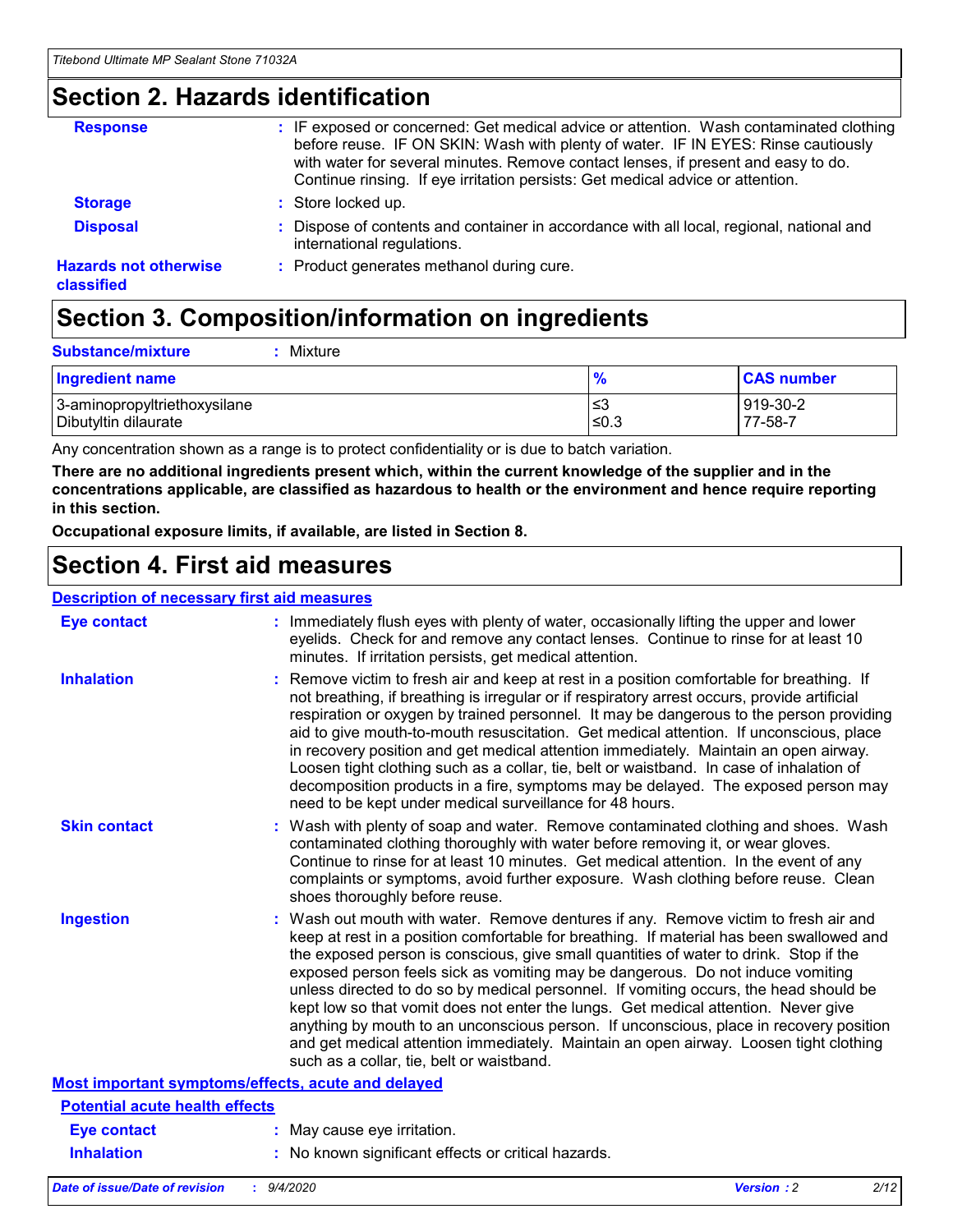# **Section 4. First aid measures**

| <b>Skin contact</b>                 | : May cause skin irritation.                                                                                                                                                                                                                                                                                                                                                                                    |
|-------------------------------------|-----------------------------------------------------------------------------------------------------------------------------------------------------------------------------------------------------------------------------------------------------------------------------------------------------------------------------------------------------------------------------------------------------------------|
| <b>Ingestion</b>                    | : No known significant effects or critical hazards.                                                                                                                                                                                                                                                                                                                                                             |
| <b>Over-exposure signs/symptoms</b> |                                                                                                                                                                                                                                                                                                                                                                                                                 |
| <b>Eye contact</b>                  | : Adverse symptoms may include the following:<br>irritation<br>watering<br>redness                                                                                                                                                                                                                                                                                                                              |
| <b>Inhalation</b>                   | : Adverse symptoms may include the following:<br>reduced fetal weight<br>increase in fetal deaths<br>skeletal malformations                                                                                                                                                                                                                                                                                     |
| <b>Skin contact</b>                 | : Adverse symptoms may include the following:<br>irritation<br>redness<br>reduced fetal weight<br>increase in fetal deaths<br>skeletal malformations                                                                                                                                                                                                                                                            |
| <b>Ingestion</b>                    | : Adverse symptoms may include the following:<br>reduced fetal weight<br>increase in fetal deaths<br>skeletal malformations                                                                                                                                                                                                                                                                                     |
|                                     | <u>Indication of immediate medical attention and special treatment needed, if necessary</u>                                                                                                                                                                                                                                                                                                                     |
| <b>Notes to physician</b>           | : In case of inhalation of decomposition products in a fire, symptoms may be delayed.<br>The exposed person may need to be kept under medical surveillance for 48 hours.                                                                                                                                                                                                                                        |
| <b>Specific treatments</b>          | : No specific treatment.                                                                                                                                                                                                                                                                                                                                                                                        |
| <b>Protection of first-aiders</b>   | : No action shall be taken involving any personal risk or without suitable training. If it is<br>suspected that fumes are still present, the rescuer should wear an appropriate mask or<br>self-contained breathing apparatus. It may be dangerous to the person providing aid to<br>give mouth-to-mouth resuscitation. Wash contaminated clothing thoroughly with water<br>before removing it, or wear gloves. |
|                                     |                                                                                                                                                                                                                                                                                                                                                                                                                 |

**See toxicological information (Section 11)**

### **Section 5. Fire-fighting measures**

| <b>Extinguishing media</b>                               |                                                                                                                                                                                                     |
|----------------------------------------------------------|-----------------------------------------------------------------------------------------------------------------------------------------------------------------------------------------------------|
| <b>Suitable extinguishing</b><br>media                   | : Use an extinguishing agent suitable for the surrounding fire.                                                                                                                                     |
| <b>Unsuitable extinguishing</b><br>media                 | $:$ None known.                                                                                                                                                                                     |
| <b>Specific hazards arising</b><br>from the chemical     | : In a fire or if heated, a pressure increase will occur and the container may burst.                                                                                                               |
| <b>Hazardous thermal</b><br>decomposition products       | Decomposition products may include the following materials:<br>carbon dioxide<br>carbon monoxide<br>nitrogen oxides<br>metal oxide/oxides                                                           |
| <b>Special protective actions</b><br>for fire-fighters   | : Promptly isolate the scene by removing all persons from the vicinity of the incident if<br>there is a fire. No action shall be taken involving any personal risk or without suitable<br>training. |
| <b>Special protective</b><br>equipment for fire-fighters | Fire-fighters should wear appropriate protective equipment and self-contained breathing<br>apparatus (SCBA) with a full face-piece operated in positive pressure mode.                              |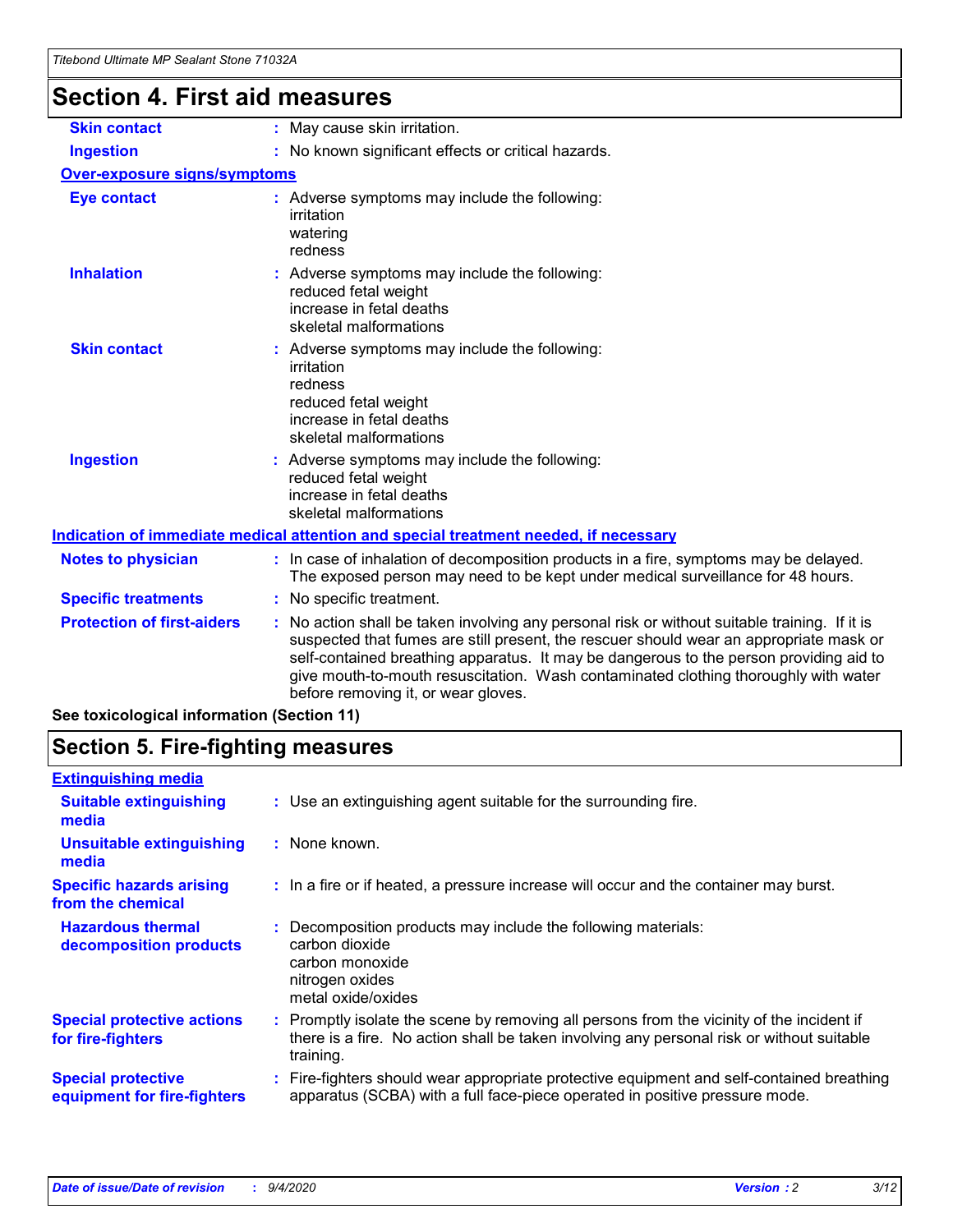### **Section 6. Accidental release measures**

|                                                              | <b>Personal precautions, protective equipment and emergency procedures</b>                                                                                                                                                                                                                                                                                                                                                                                                                                                                                                                                                                                                                                   |
|--------------------------------------------------------------|--------------------------------------------------------------------------------------------------------------------------------------------------------------------------------------------------------------------------------------------------------------------------------------------------------------------------------------------------------------------------------------------------------------------------------------------------------------------------------------------------------------------------------------------------------------------------------------------------------------------------------------------------------------------------------------------------------------|
| For non-emergency<br>personnel                               | : No action shall be taken involving any personal risk or without suitable training.<br>Evacuate surrounding areas. Keep unnecessary and unprotected personnel from<br>entering. Do not touch or walk through spilled material. Avoid breathing vapor or mist.<br>Provide adequate ventilation. Wear appropriate respirator when ventilation is<br>inadequate. Put on appropriate personal protective equipment.                                                                                                                                                                                                                                                                                             |
| For emergency responders                                     | : If specialized clothing is required to deal with the spillage, take note of any information in<br>Section 8 on suitable and unsuitable materials. See also the information in "For non-<br>emergency personnel".                                                                                                                                                                                                                                                                                                                                                                                                                                                                                           |
| <b>Environmental precautions</b>                             | : Avoid dispersal of spilled material and runoff and contact with soil, waterways, drains<br>and sewers. Inform the relevant authorities if the product has caused environmental<br>pollution (sewers, waterways, soil or air).                                                                                                                                                                                                                                                                                                                                                                                                                                                                              |
| <b>Methods and materials for containment and cleaning up</b> |                                                                                                                                                                                                                                                                                                                                                                                                                                                                                                                                                                                                                                                                                                              |
| <b>Small spill</b>                                           | : Stop leak if without risk. Move containers from spill area. Dilute with water and mop up<br>if water-soluble. Alternatively, or if water-insoluble, absorb with an inert dry material and<br>place in an appropriate waste disposal container. Dispose of via a licensed waste<br>disposal contractor.                                                                                                                                                                                                                                                                                                                                                                                                     |
| <b>Large spill</b>                                           | : Stop leak if without risk. Move containers from spill area. Approach release from<br>upwind. Prevent entry into sewers, water courses, basements or confined areas. Wash<br>spillages into an effluent treatment plant or proceed as follows. Contain and collect<br>spillage with non-combustible, absorbent material e.g. sand, earth, vermiculite or<br>diatomaceous earth and place in container for disposal according to local regulations<br>(see Section 13). Dispose of via a licensed waste disposal contractor. Contaminated<br>absorbent material may pose the same hazard as the spilled product. Note: see<br>Section 1 for emergency contact information and Section 13 for waste disposal. |

### **Section 7. Handling and storage**

#### **Precautions for safe handling**

| <b>Protective measures</b>                                                       | : Put on appropriate personal protective equipment (see Section 8). Persons with a<br>history of skin sensitization problems should not be employed in any process in which<br>this product is used. Avoid exposure - obtain special instructions before use. Avoid<br>exposure during pregnancy. Do not handle until all safety precautions have been read<br>and understood. Do not get in eyes or on skin or clothing. Do not ingest. Avoid<br>breathing vapor or mist. If during normal use the material presents a respiratory hazard,<br>use only with adequate ventilation or wear appropriate respirator. Keep in the original<br>container or an approved alternative made from a compatible material, kept tightly<br>closed when not in use. Empty containers retain product residue and can be hazardous.<br>Do not reuse container. |
|----------------------------------------------------------------------------------|--------------------------------------------------------------------------------------------------------------------------------------------------------------------------------------------------------------------------------------------------------------------------------------------------------------------------------------------------------------------------------------------------------------------------------------------------------------------------------------------------------------------------------------------------------------------------------------------------------------------------------------------------------------------------------------------------------------------------------------------------------------------------------------------------------------------------------------------------|
| <b>Advice on general</b><br>occupational hygiene                                 | : Eating, drinking and smoking should be prohibited in areas where this material is<br>handled, stored and processed. Workers should wash hands and face before eating,<br>drinking and smoking. Remove contaminated clothing and protective equipment before<br>entering eating areas. See also Section 8 for additional information on hygiene<br>measures.                                                                                                                                                                                                                                                                                                                                                                                                                                                                                    |
| <b>Conditions for safe storage,</b><br>including any<br><i>incompatibilities</i> | Store between the following temperatures: 0 to 120°C (32 to 248°F). Store in<br>accordance with local regulations. Store in original container protected from direct<br>sunlight in a dry, cool and well-ventilated area, away from incompatible materials (see<br>Section 10) and food and drink. Store locked up. Keep container tightly closed and<br>sealed until ready for use. Containers that have been opened must be carefully<br>resealed and kept upright to prevent leakage. Do not store in unlabeled containers.<br>Use appropriate containment to avoid environmental contamination. See Section 10 for<br>incompatible materials before handling or use.                                                                                                                                                                         |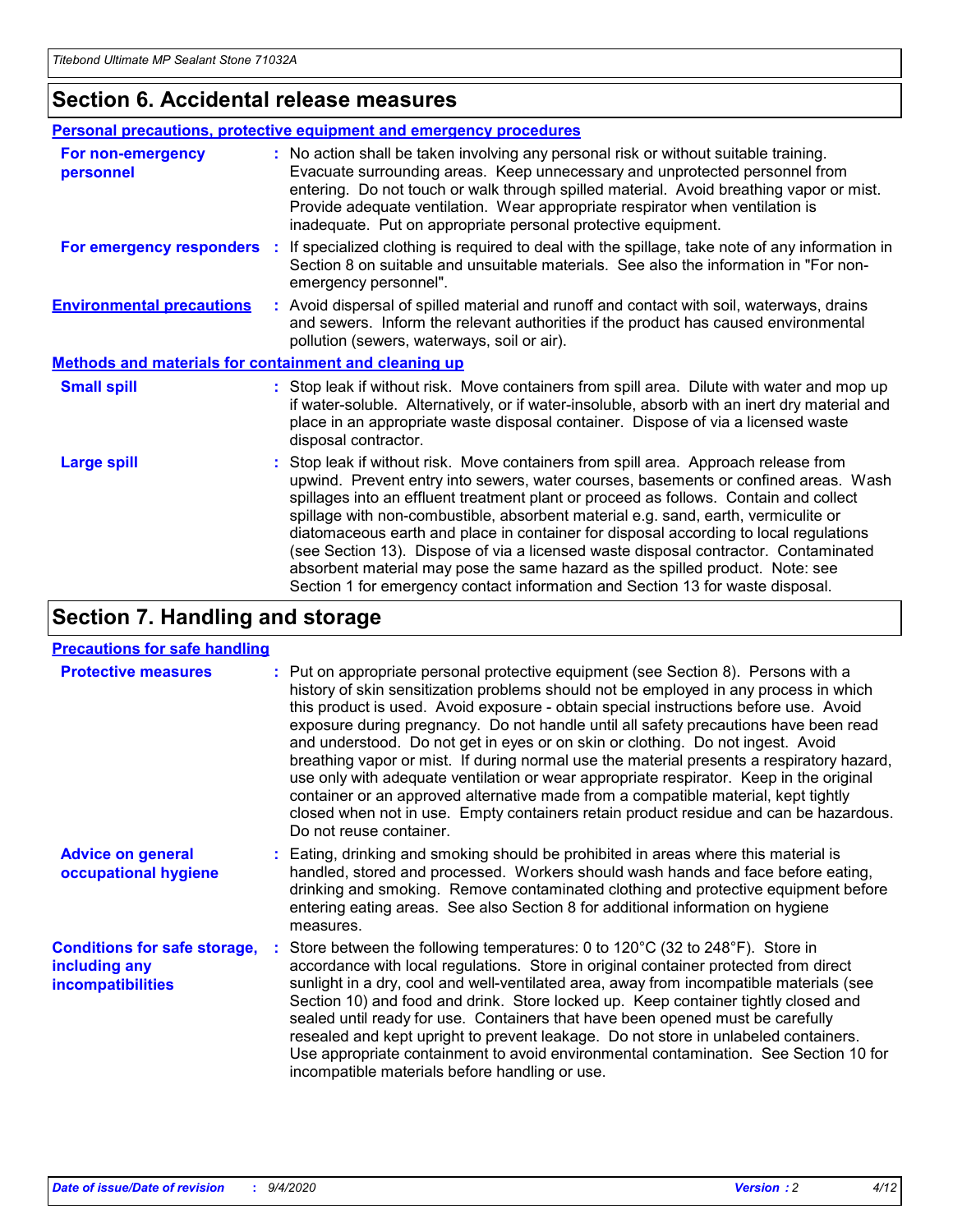# **Section 8. Exposure controls/personal protection**

#### **Control parameters**

#### **Occupational exposure limits**

| <b>Ingredient name</b>                               |    |                        | <b>Exposure limits</b>                                                                                                                                                                                                                                                                                                                                                                                                                                                                                                                                                                                                 |
|------------------------------------------------------|----|------------------------|------------------------------------------------------------------------------------------------------------------------------------------------------------------------------------------------------------------------------------------------------------------------------------------------------------------------------------------------------------------------------------------------------------------------------------------------------------------------------------------------------------------------------------------------------------------------------------------------------------------------|
| 3-aminopropyltriethoxysilane<br>Dibutyltin dilaurate |    |                        | None.<br>ACGIH TLV (United States, 3/2020). Absorbed through skin.<br>Notes: as Sn<br>TWA: 0.1 mg/m <sup>3</sup> , (as Sn) 8 hours.<br>STEL: 0.2 mg/m <sup>3</sup> , (as Sn) 15 minutes.<br>NIOSH REL (United States, 10/2016). Absorbed through skin.<br>Notes: as Sn<br>TWA: 0.1 mg/m <sup>3</sup> , (as Sn) 10 hours.<br>OSHA PEL (United States, 5/2018). Notes: as Sn<br>TWA: $0.1 \text{ mg/m}^3$ , (as Sn) 8 hours.<br>OSHA PEL 1989 (United States, 3/1989). Absorbed through skin.<br>Notes: measured as Sn<br>TWA: 0.1 mg/m <sup>3</sup> , (measured as Sn) 8 hours. Form: Organic                           |
| <b>Appropriate engineering</b><br>controls           |    |                        | : If user operations generate dust, fumes, gas, vapor or mist, use process enclosures,<br>local exhaust ventilation or other engineering controls to keep worker exposure to<br>airborne contaminants below any recommended or statutory limits.                                                                                                                                                                                                                                                                                                                                                                       |
| <b>Environmental exposure</b><br><b>controls</b>     |    |                        | Emissions from ventilation or work process equipment should be checked to ensure<br>they comply with the requirements of environmental protection legislation. In some<br>cases, fume scrubbers, filters or engineering modifications to the process equipment<br>will be necessary to reduce emissions to acceptable levels.                                                                                                                                                                                                                                                                                          |
| <b>Individual protection measures</b>                |    |                        |                                                                                                                                                                                                                                                                                                                                                                                                                                                                                                                                                                                                                        |
| <b>Hygiene measures</b>                              |    |                        | : Wash hands, forearms and face thoroughly after handling chemical products, before<br>eating, smoking and using the lavatory and at the end of the working period.<br>Appropriate techniques should be used to remove potentially contaminated clothing.<br>Contaminated work clothing should not be allowed out of the workplace. Wash<br>contaminated clothing before reusing. Ensure that eyewash stations and safety<br>showers are close to the workstation location.                                                                                                                                            |
| <b>Eye/face protection</b>                           |    |                        | : Safety eyewear complying with an approved standard should be used when a risk<br>assessment indicates this is necessary to avoid exposure to liquid splashes, mists,<br>gases or dusts. If contact is possible, the following protection should be worn, unless<br>the assessment indicates a higher degree of protection: chemical splash goggles.                                                                                                                                                                                                                                                                  |
| <b>Skin protection</b>                               |    |                        |                                                                                                                                                                                                                                                                                                                                                                                                                                                                                                                                                                                                                        |
| <b>Hand protection</b>                               |    |                        | : Chemical-resistant, impervious gloves complying with an approved standard should be<br>worn at all times when handling chemical products if a risk assessment indicates this is<br>necessary. Considering the parameters specified by the glove manufacturer, check<br>during use that the gloves are still retaining their protective properties. It should be<br>noted that the time to breakthrough for any glove material may be different for different<br>glove manufacturers. In the case of mixtures, consisting of several substances, the<br>protection time of the gloves cannot be accurately estimated. |
| <b>Body protection</b>                               |    | handling this product. | Personal protective equipment for the body should be selected based on the task being<br>performed and the risks involved and should be approved by a specialist before                                                                                                                                                                                                                                                                                                                                                                                                                                                |
| <b>Other skin protection</b>                         |    |                        | : Appropriate footwear and any additional skin protection measures should be selected<br>based on the task being performed and the risks involved and should be approved by a<br>specialist before handling this product.                                                                                                                                                                                                                                                                                                                                                                                              |
| <b>Respiratory protection</b>                        | ÷. | aspects of use.        | Based on the hazard and potential for exposure, select a respirator that meets the<br>appropriate standard or certification. Respirators must be used according to a<br>respiratory protection program to ensure proper fitting, training, and other important                                                                                                                                                                                                                                                                                                                                                         |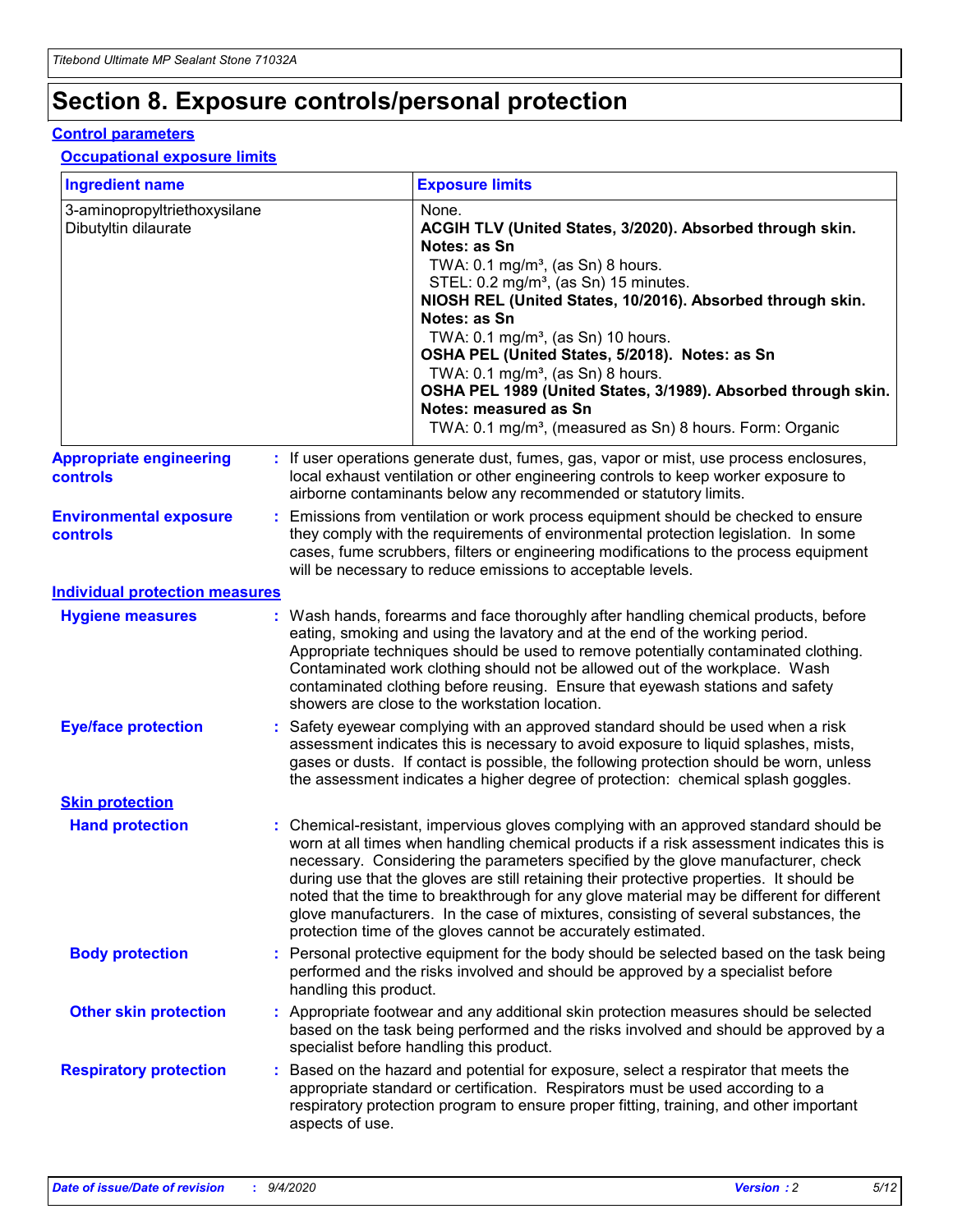### **Section 9. Physical and chemical properties**

#### **Appearance**

| <b>Physical state</b>                             | : Liquid. [Paste.]                                              |
|---------------------------------------------------|-----------------------------------------------------------------|
| <b>Color</b>                                      | Clay.                                                           |
| Odor                                              | Characteristic.                                                 |
| <b>Odor threshold</b>                             | : Not available.                                                |
| рH                                                | : Not applicable.                                               |
| <b>Melting point</b>                              | : Not available.                                                |
| <b>Boiling point</b>                              | : $>200^{\circ}$ C ( $>392^{\circ}$ F)                          |
| <b>Flash point</b>                                | Closed cup: >200°C (>392°F) [Setaflash.]                        |
| <b>Evaporation rate</b>                           | $:$ <1 (butyl acetate = 1)                                      |
| <b>Flammability (solid, gas)</b>                  | : Not available.                                                |
| Lower and upper explosive<br>(flammable) limits   | $:$ Not available.                                              |
| <b>VOC (less water, less)</b><br>exempt solvents) | $: 0$ g/l                                                       |
| <b>Volatility</b>                                 | $: 0\%$ (w/w)                                                   |
| <b>Vapor density</b>                              | : Not available.                                                |
| <b>Relative density</b>                           | : 1.432                                                         |
| <b>Solubility</b>                                 | Insoluble in the following materials: cold water and hot water. |
| <b>Solubility in water</b>                        | $:$ Not available.                                              |
| <b>Partition coefficient: n-</b><br>octanol/water | : Not available.                                                |
| <b>Auto-ignition temperature</b>                  | : Not available.                                                |
| <b>Decomposition temperature</b>                  | : Not available.                                                |
| <b>Viscosity</b>                                  | : Not available.                                                |

### **Section 10. Stability and reactivity**

| <b>Reactivity</b>                            |    | : No specific test data related to reactivity available for this product or its ingredients.            |
|----------------------------------------------|----|---------------------------------------------------------------------------------------------------------|
| <b>Chemical stability</b>                    |    | : The product is stable.                                                                                |
| <b>Possibility of hazardous</b><br>reactions |    | : Under normal conditions of storage and use, hazardous reactions will not occur.                       |
| <b>Conditions to avoid</b>                   |    | : No specific data.                                                                                     |
| <b>Incompatible materials</b>                | ÷. | No specific data.                                                                                       |
| <b>Hazardous decomposition</b><br>products   |    | Under normal conditions of storage and use, hazardous decomposition products should<br>not be produced. |

## **Section 11. Toxicological information**

### **Information on toxicological effects**

#### **Acute toxicity**

| <b>Product/ingredient name</b> | <b>Result</b>           | <b>Species</b> | <b>Dose</b>                | <b>Exposure</b> |
|--------------------------------|-------------------------|----------------|----------------------------|-----------------|
| 3-aminopropyltriethoxysilane   | <b>ILD50 Dermal</b>     | Rabbit         | 4.29 g/kg                  |                 |
| Dibutyltin dilaurate           | ILD50 Oral<br>LD50 Oral | Rat<br>Rat     | $1.57$ g/kg<br>175 $mg/kg$ |                 |
|                                |                         |                |                            |                 |

**Irritation/Corrosion**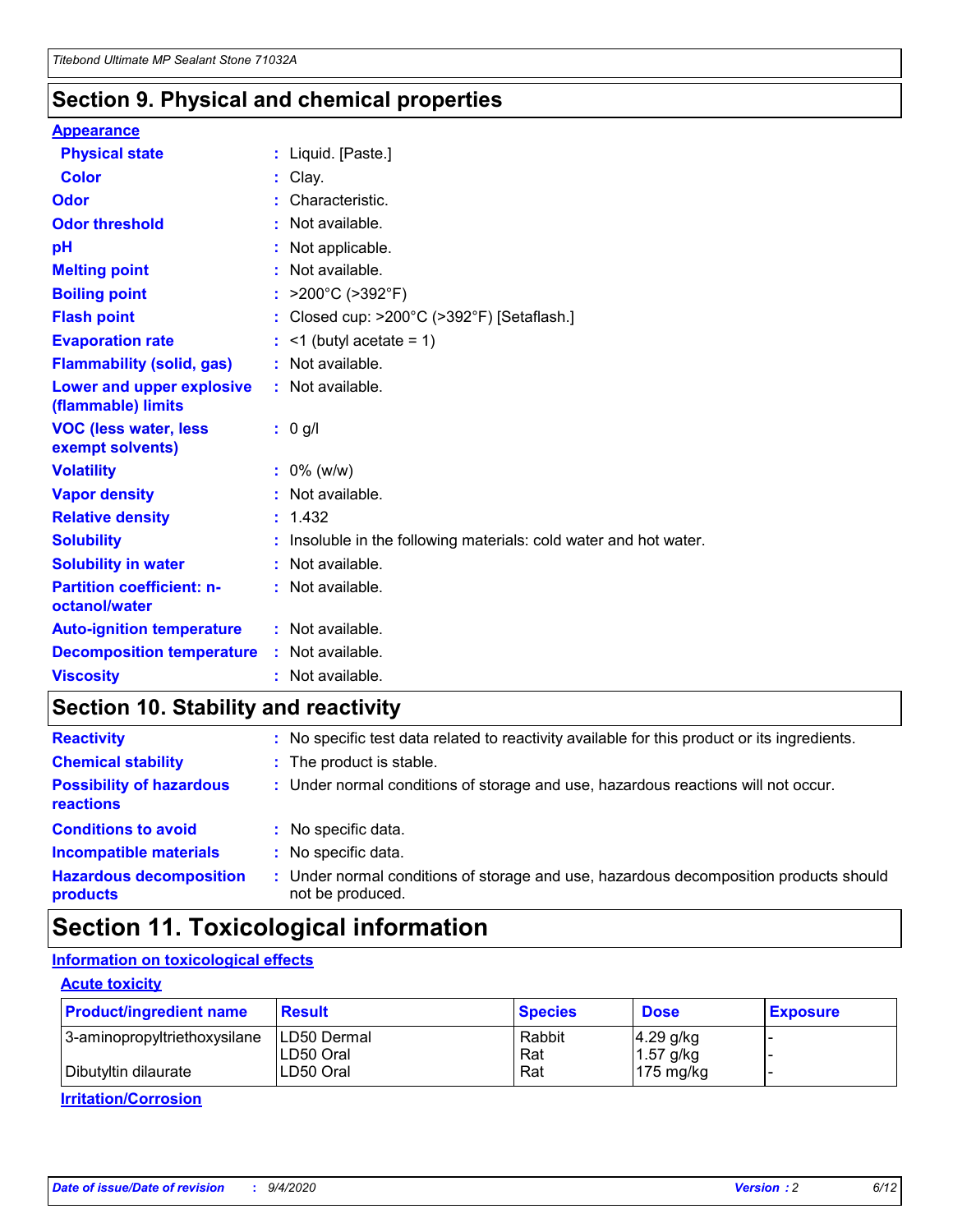# **Section 11. Toxicological information**

| <b>Product/ingredient name</b> | <b>Result</b>            | <b>Species</b> | <b>Score</b> | <b>Exposure</b>           | <b>Observation</b> |
|--------------------------------|--------------------------|----------------|--------------|---------------------------|--------------------|
| 3-aminopropyltriethoxysilane   | Eyes - Mild irritant     | Rabbit         |              | $100$ mg                  |                    |
|                                | Eyes - Severe irritant   | Rabbit         |              | 24 hours 750              |                    |
|                                |                          |                |              | ug                        |                    |
|                                | Skin - Severe irritant   | Rabbit         |              | 24 hours 5                | -                  |
| Dibutyltin dilaurate           | Eyes - Moderate irritant | Rabbit         |              | mq<br><b>24 hours 100</b> |                    |
|                                |                          |                |              | mg                        |                    |
|                                | Skin - Severe irritant   | Rabbit         |              | 500 mg                    |                    |

#### **Sensitization**

Not available.

#### **Mutagenicity**

Not available.

#### **Carcinogenicity**

Not available.

#### **Reproductive toxicity**

Not available.

#### **Teratogenicity**

Not available.

#### **Specific target organ toxicity (single exposure)**

Not available.

#### **Specific target organ toxicity (repeated exposure)**

| <b>Name</b>                                                                         |                                                                            | <b>Category</b>                                     | <b>Route of</b><br>exposure | <b>Target organs</b> |  |  |
|-------------------------------------------------------------------------------------|----------------------------------------------------------------------------|-----------------------------------------------------|-----------------------------|----------------------|--|--|
| Dibutyltin dilaurate                                                                |                                                                            | Category 1                                          |                             | respiratory system   |  |  |
| <b>Aspiration hazard</b><br>Not available.                                          |                                                                            |                                                     |                             |                      |  |  |
| <b>Information on the likely</b><br>routes of exposure                              | : Not available.                                                           |                                                     |                             |                      |  |  |
| <b>Potential acute health effects</b>                                               |                                                                            |                                                     |                             |                      |  |  |
| <b>Eye contact</b>                                                                  | : May cause eye irritation.                                                |                                                     |                             |                      |  |  |
| <b>Inhalation</b>                                                                   |                                                                            | : No known significant effects or critical hazards. |                             |                      |  |  |
| <b>Skin contact</b>                                                                 |                                                                            | : May cause skin irritation.                        |                             |                      |  |  |
| <b>Ingestion</b>                                                                    |                                                                            | : No known significant effects or critical hazards. |                             |                      |  |  |
| <b>Symptoms related to the physical, chemical and toxicological characteristics</b> |                                                                            |                                                     |                             |                      |  |  |
| <b>Eye contact</b>                                                                  | irritation<br>watering<br>redness                                          | : Adverse symptoms may include the following:       |                             |                      |  |  |
| <b>Inhalation</b>                                                                   | reduced fetal weight<br>increase in fetal deaths<br>skeletal malformations | : Adverse symptoms may include the following:       |                             |                      |  |  |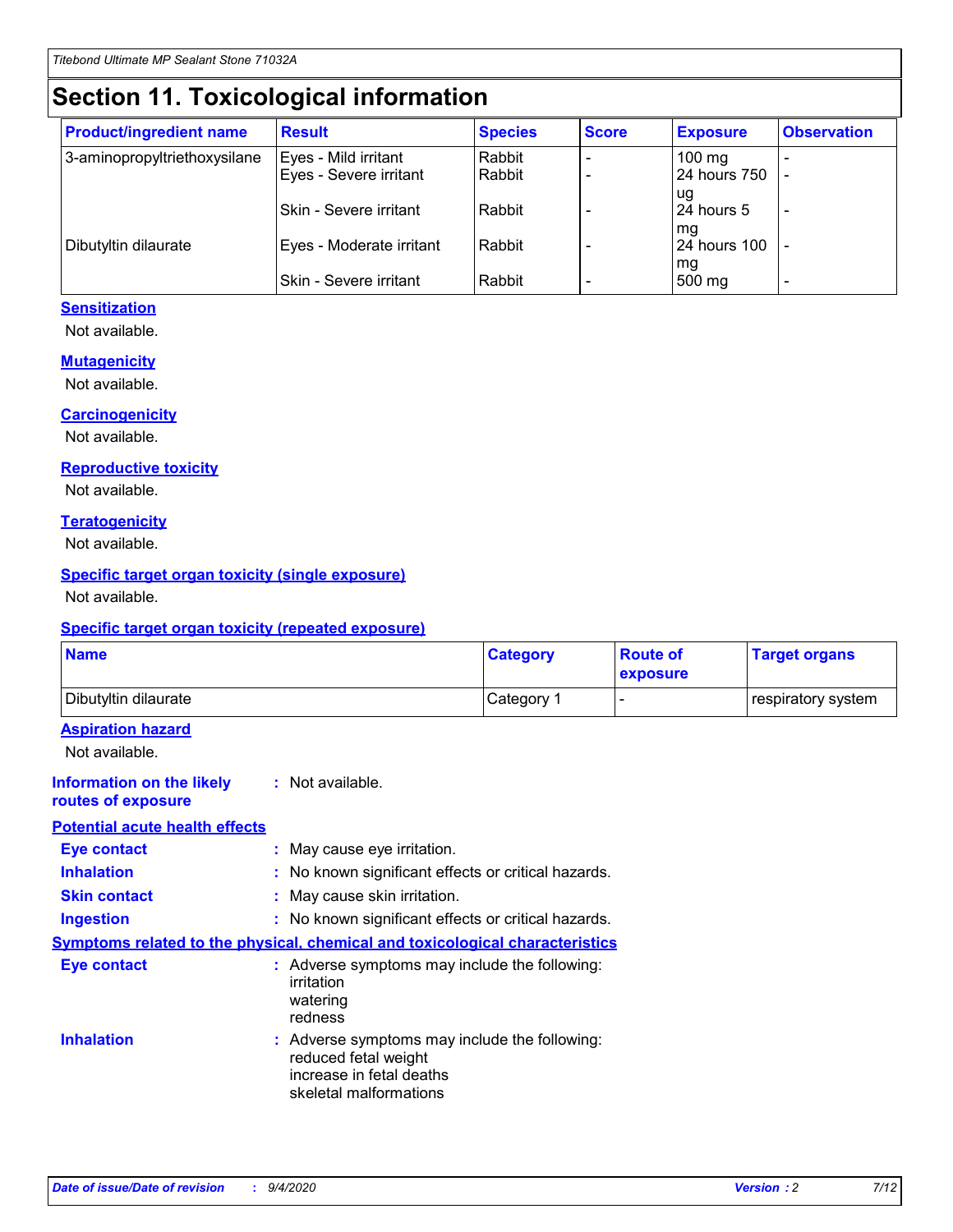# **Section 11. Toxicological information**

| <b>Skin contact</b>                     | : Adverse symptoms may include the following:<br>irritation<br>redness<br>reduced fetal weight<br>increase in fetal deaths<br>skeletal malformations |
|-----------------------------------------|------------------------------------------------------------------------------------------------------------------------------------------------------|
| <b>Ingestion</b>                        | : Adverse symptoms may include the following:<br>reduced fetal weight<br>increase in fetal deaths<br>skeletal malformations                          |
|                                         | Delayed and immediate effects and also chronic effects from short and long term exposure                                                             |
| <b>Short term exposure</b>              |                                                                                                                                                      |
| <b>Potential immediate</b><br>effects   | : Not available.                                                                                                                                     |
| <b>Potential delayed effects</b>        | : Not available.                                                                                                                                     |
| <b>Long term exposure</b>               |                                                                                                                                                      |
| <b>Potential immediate</b><br>effects   | : Not available.                                                                                                                                     |
| <b>Potential delayed effects</b>        | : Not available.                                                                                                                                     |
| <b>Potential chronic health effects</b> |                                                                                                                                                      |
| Not available.                          |                                                                                                                                                      |
| <b>General</b>                          | : Once sensitized, a severe allergic reaction may occur when subsequently exposed to<br>very low levels.                                             |
| <b>Carcinogenicity</b>                  | : No known significant effects or critical hazards.                                                                                                  |
| <b>Mutagenicity</b>                     | No known significant effects or critical hazards.                                                                                                    |
| <b>Teratogenicity</b>                   | May damage the unborn child.                                                                                                                         |
| <b>Developmental effects</b>            | : No known significant effects or critical hazards.                                                                                                  |
| <b>Fertility effects</b>                | : May damage fertility.                                                                                                                              |
| <b>Numerical measures of toxicity</b>   |                                                                                                                                                      |
| <b>Acute toxicity estimates</b>         |                                                                                                                                                      |
| .                                       |                                                                                                                                                      |

Not available.

# **Section 12. Ecological information**

#### **Toxicity**

| <b>Product/ingredient name</b> | <b>Result</b>                                       | <b>Species</b>               | <b>Exposure</b>       |
|--------------------------------|-----------------------------------------------------|------------------------------|-----------------------|
| Dibutyltin dilaurate           | $ CC50>3$ mg/l<br>Chronic EC10 > 2 mg/l Fresh water | Algae<br>Algae - Desmodesmus | 72 hours<br>196 hours |
|                                |                                                     | <b>I</b> subspicatus         |                       |

#### **Persistence and degradability**

| <b>Product/ingredient name</b> | <b>Test</b>                                                                    | <b>Result</b>  |                   | <b>Dose</b> | <b>Inoculum</b>         |
|--------------------------------|--------------------------------------------------------------------------------|----------------|-------------------|-------------|-------------------------|
| Dibutyltin dilaurate           | OECD 301F<br>Ready<br>Biodegradability -<br>Manometric<br>Respirometry<br>Test | 23 % - 28 days |                   |             |                         |
| <b>Product/ingredient name</b> | <b>Aquatic half-life</b>                                                       |                | <b>Photolysis</b> |             | <b>Biodegradability</b> |
| Dibutyltin dilaurate           |                                                                                |                |                   |             | <b>Inherent</b>         |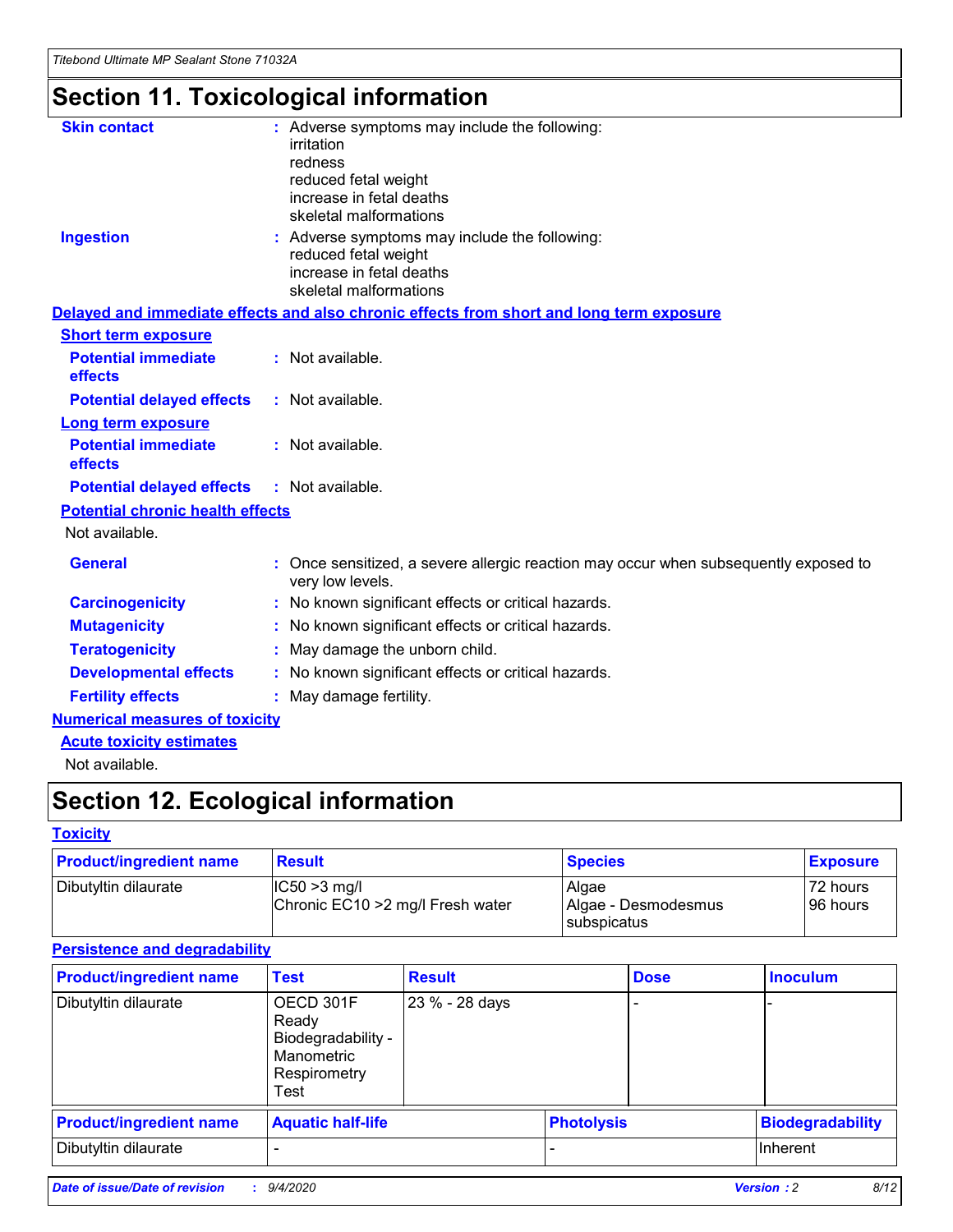# **Section 12. Ecological information**

#### **Bioaccumulative potential**

| <b>Product/ingredient name</b> | <b>LogP</b> <sub>ow</sub> | <b>BCF</b> | <b>Potential</b> |
|--------------------------------|---------------------------|------------|------------------|
| 3-aminopropyltriethoxysilane   | 4.44                      | 3.4        | low              |
| Dibutyltin dilaurate           |                           | 2.91       | low              |

#### **Mobility in soil**

| <b>Soil/water partition</b>           |  | : Not available. |
|---------------------------------------|--|------------------|
| <b>coefficient</b> (K <sub>oc</sub> ) |  |                  |

**Other adverse effects** : No known significant effects or critical hazards.

### **Section 13. Disposal considerations**

**Disposal methods :**

The generation of waste should be avoided or minimized wherever possible. Disposal of this product, solutions and any by-products should at all times comply with the requirements of environmental protection and waste disposal legislation and any regional local authority requirements. Dispose of surplus and non-recyclable products via a licensed waste disposal contractor. Waste should not be disposed of untreated to the sewer unless fully compliant with the requirements of all authorities with jurisdiction. Waste packaging should be recycled. Incineration or landfill should only be considered when recycling is not feasible. This material and its container must be disposed of in a safe way. Care should be taken when handling emptied containers that have not been cleaned or rinsed out. Empty containers or liners may retain some product residues. Avoid dispersal of spilled material and runoff and contact with soil, waterways, drains and sewers.

### **Section 14. Transport information**

|                                      | <b>DOT</b><br><b>Classification</b> | <b>TDG</b><br><b>Classification</b> | <b>Mexico</b><br><b>Classification</b> | <b>ADR/RID</b>           | <b>IMDG</b>              | <b>IATA</b>    |
|--------------------------------------|-------------------------------------|-------------------------------------|----------------------------------------|--------------------------|--------------------------|----------------|
| <b>UN number</b>                     | Not regulated.                      | Not regulated.                      | Not regulated.                         | Not regulated.           | Not regulated.           | Not regulated. |
| <b>UN proper</b><br>shipping name    |                                     |                                     |                                        |                          |                          |                |
| <b>Transport</b><br>hazard class(es) |                                     | $\overline{\phantom{0}}$            | $\qquad \qquad \blacksquare$           | $\overline{\phantom{0}}$ | $\overline{\phantom{0}}$ |                |
| <b>Packing group</b>                 |                                     |                                     |                                        |                          |                          |                |
| <b>Environmental</b><br>hazards      | No.                                 | No.                                 | No.                                    | No.                      | No.                      | No.            |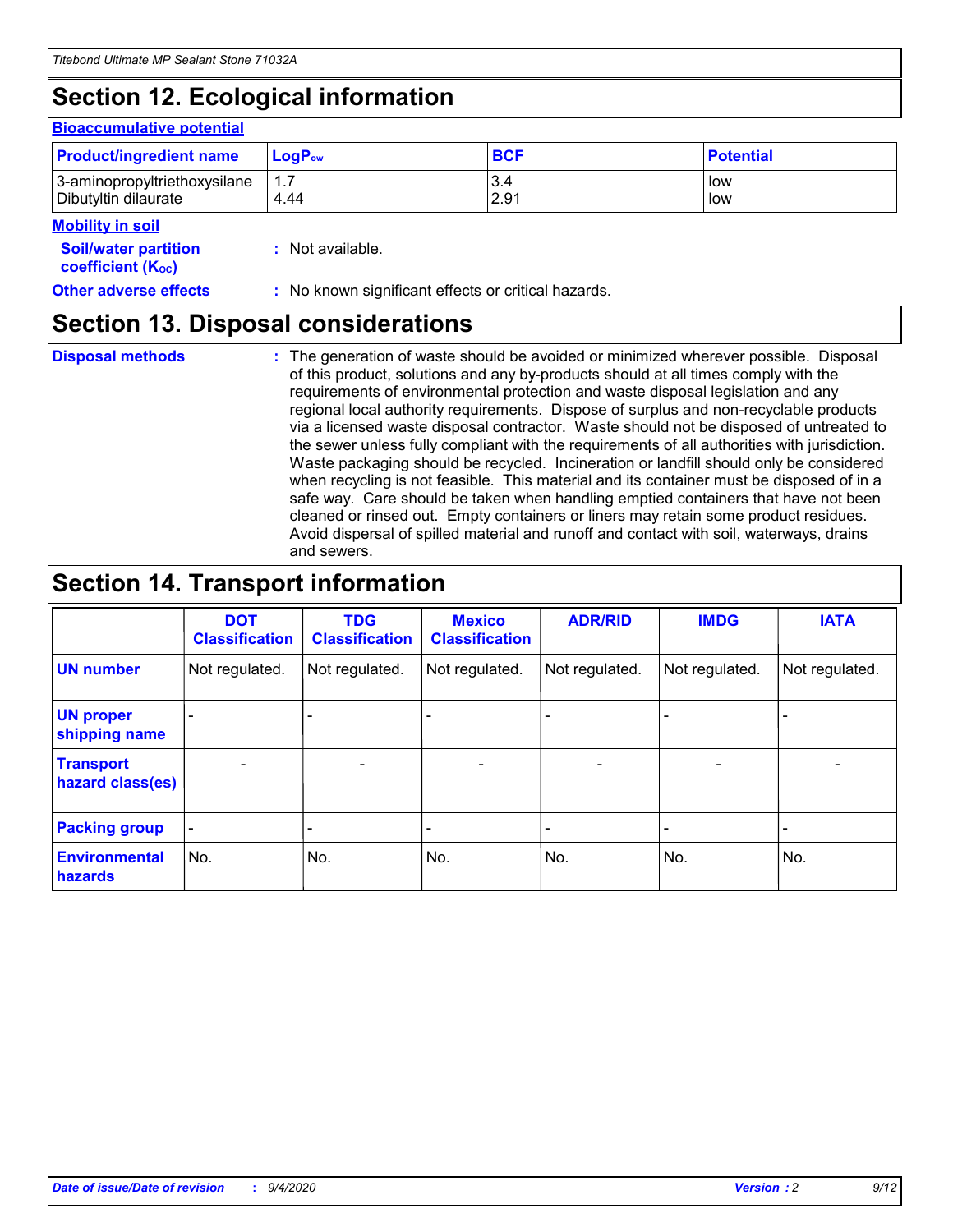### **Section 15. Regulatory information**

#### **U.S. Federal regulations**

#### **SARA 302/304**

#### **Composition/information on ingredients**

No products were found.

| SARA 304 RQ | Not applicable. |
|-------------|-----------------|
|-------------|-----------------|

#### **SARA 311/312**

#### **Classification :** EYE IRRITATION - Category 2B SKIN SENSITIZATION - Category 1 TOXIC TO REPRODUCTION - Category 1B HNOC - Product generates methanol during cure.

#### **Composition/information on ingredients**

| <b>Name</b>                  | $\frac{9}{6}$ | <b>Classification</b>                                                                                                                                                                                                                                                                                      |
|------------------------------|---------------|------------------------------------------------------------------------------------------------------------------------------------------------------------------------------------------------------------------------------------------------------------------------------------------------------------|
| 3-aminopropyltriethoxysilane | $\leq$ 3      | <b>FLAMMABLE LIQUIDS - Category 4</b><br><b>ACUTE TOXICITY (oral) - Category 4</b><br><b>SKIN IRRITATION - Category 2</b><br>EYE IRRITATION - Category 2A                                                                                                                                                  |
| Dibutyltin dilaurate         | ≤0.3          | <b>ACUTE TOXICITY (oral) - Category 3</b><br>SKIN CORROSION - Category 1C<br>SERIOUS EYE DAMAGE - Category 1<br>SKIN SENSITIZATION - Category 1<br><b>GERM CELL MUTAGENICITY - Category 2</b><br>TOXIC TO REPRODUCTION - Category 1B<br>SPECIFIC TARGET ORGAN TOXICITY (REPEATED<br>EXPOSURE) - Category 1 |

#### **State regulations**

**Massachusetts :**

: None of the components are listed.

**New York :** None of the components are listed. **New Jersey :** None of the components are listed.

**Pennsylvania :** None of the components are listed.

#### **California Prop. 65**

WARNING: This product can expose you to methanol, which is known to the State of California to cause birth defects or other reproductive harm. For more information go to www.P65Warnings.ca.gov.

| Ingredient name | No significant risk<br>level | <b>Maximum</b><br>acceptable dosage<br><b>level</b> |
|-----------------|------------------------------|-----------------------------------------------------|
| l methanol      |                              | Yes.                                                |

#### **International regulations**

**Chemical Weapon Convention List Schedules I, II & III Chemicals** Not listed.

#### **Montreal Protocol**

Not listed.

**Stockholm Convention on Persistent Organic Pollutants**

Not listed.

#### **UNECE Aarhus Protocol on POPs and Heavy Metals** Not listed.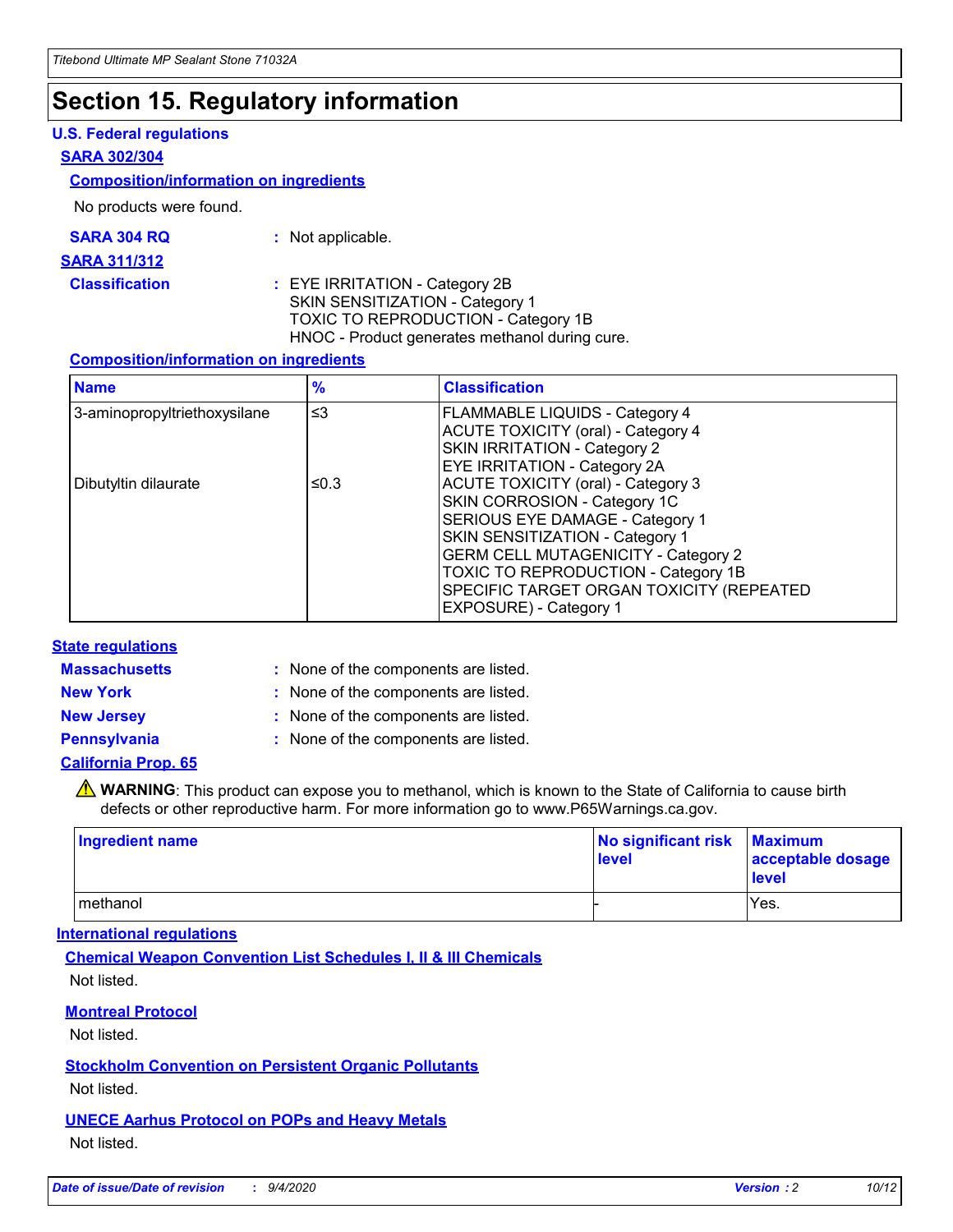## **Section 15. Regulatory information**

#### **Inventory list**

**China :** Not determined.

**United States TSCA 8(b) inventory**

**:** All components are active or exempted.

# **Section 16. Other information**





**Caution: HMIS® ratings are based on a 0-4 rating scale, with 0 representing minimal hazards or risks, and 4 representing significant hazards or risks. Although HMIS® ratings and the associated label are not required on SDSs or products leaving a facility under 29 CFR 1910.1200, the preparer may choose to provide them. HMIS® ratings are to be used with a fully implemented HMIS® program. HMIS® is a registered trademark and service mark of the American Coatings Association, Inc.**

**The customer is responsible for determining the PPE code for this material. For more information on HMIS® Personal Protective Equipment (PPE) codes, consult the HMIS® Implementation Manual.**

**National Fire Protection Association (U.S.A.)**



**Reprinted with permission from NFPA 704-2001, Identification of the Hazards of Materials for Emergency Response Copyright ©1997, National Fire Protection Association, Quincy, MA 02269. This reprinted material is not the complete and official position of the National Fire Protection Association, on the referenced subject which is represented only by the standard in its entirety.**

**Copyright ©2001, National Fire Protection Association, Quincy, MA 02269. This warning system is intended to be interpreted and applied only by properly trained individuals to identify fire, health and reactivity hazards of chemicals. The user is referred to certain limited number of chemicals with recommended classifications in NFPA 49 and NFPA 325, which would be used as a guideline only. Whether the chemicals are classified by NFPA or not, anyone using the 704 systems to classify chemicals does so at their own risk.**

#### **Procedure used to derive the classification**

| <b>Classification</b>                                                                                                | <b>Justification</b>                                  |
|----------------------------------------------------------------------------------------------------------------------|-------------------------------------------------------|
| <b>EYE IRRITATION - Category 2B</b><br><b>SKIN SENSITIZATION - Category 1</b><br>TOXIC TO REPRODUCTION - Category 1B | Expert judgment<br>Expert judgment<br>Expert judgment |
| <b>History</b>                                                                                                       |                                                       |

| .                                 |              |
|-----------------------------------|--------------|
| <b>Date of printing</b>           | : 4/22/2022  |
| Date of issue/Date of<br>revision | 9/4/2020     |
| Date of previous issue            | : 10/16/2020 |
| <b>Version</b>                    | $\cdot$ 2    |
|                                   |              |